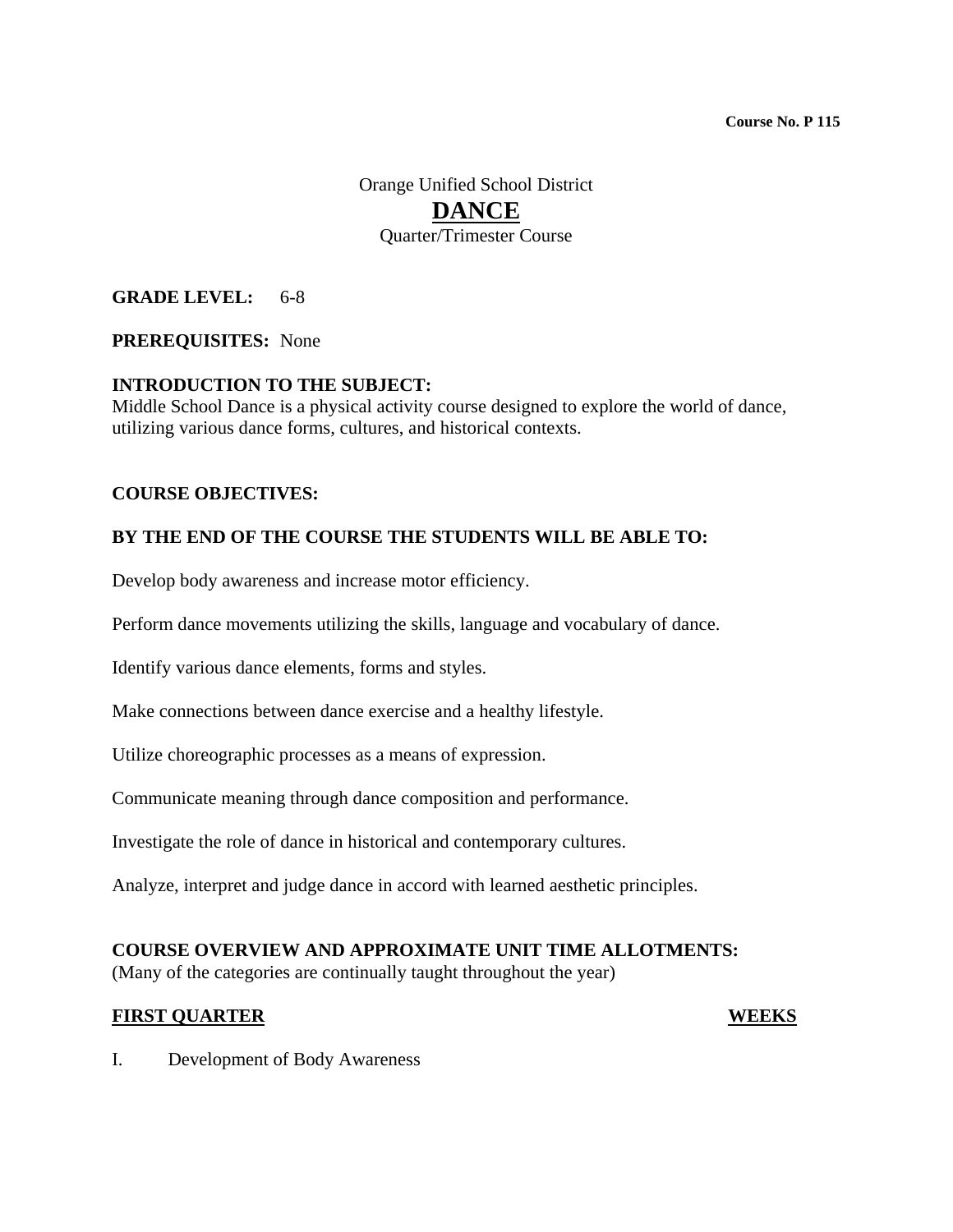|      |                                                                               |                                                                                | <u>WEEKS</u> |
|------|-------------------------------------------------------------------------------|--------------------------------------------------------------------------------|--------------|
|      | A.                                                                            | Perform specific and repeatable sequences taught by the<br>instructor          | $1-5$        |
|      | <b>B.</b>                                                                     | Expand preferred movement choices developing greater                           |              |
|      |                                                                               | strength, flexibility and motor control                                        |              |
| II.  | <b>Introduction to Dance</b>                                                  |                                                                                | $1 - 5$      |
|      | A.                                                                            | Dance overview                                                                 | $1 - 2$      |
|      | <b>B.</b>                                                                     | Vocabulary of dance                                                            |              |
|      |                                                                               | <b>Ballet</b><br>1.                                                            |              |
|      |                                                                               | 2.<br>Choreography                                                             |              |
|      |                                                                               | 3.<br>Jazz dance                                                               |              |
|      |                                                                               | 4.<br>Modern dance                                                             |              |
|      |                                                                               | 5.<br>Tap dance                                                                |              |
|      |                                                                               | 6.<br>Social dance                                                             |              |
|      |                                                                               | 7.<br>Folk dance                                                               |              |
|      | C.                                                                            | Dance Terminology                                                              | Ongoing      |
|      |                                                                               | 1.<br>Ball change                                                              |              |
|      |                                                                               | 2.<br>Grapevine, etc.                                                          |              |
|      |                                                                               | 3.<br>Plea                                                                     |              |
|      |                                                                               | Leap (grand jete)<br>4.                                                        |              |
|      |                                                                               | 5.<br>Jazz walk                                                                |              |
| III. | Choreography                                                                  |                                                                                | $1 - 5$      |
|      | A.                                                                            | Students perform teacher-based choreography                                    |              |
|      | <b>B.</b>                                                                     | Students choreograph dances based on themes that have                          |              |
|      |                                                                               | personal significance                                                          |              |
| IV.  | Connection, Dance Composition/Performance to Healthy Lifestyles               |                                                                                | $1 - 5$      |
|      | A.                                                                            | Students create warm-up exercises and explain how they                         |              |
|      |                                                                               | prepare mind and body for dance                                                |              |
|      | <b>B.</b>                                                                     | Students explore how healthy practices enhance ability to                      |              |
|      |                                                                               | dance                                                                          |              |
|      |                                                                               | 1.<br>Nutrition                                                                |              |
|      |                                                                               | 2.<br>Proper rest                                                              |              |
|      |                                                                               | 3.<br>Injury prevention                                                        |              |
| V.   | Investigation of the Role of Dance in Historical and Contemporary<br>Cultures |                                                                                | $2 - 5$      |
|      | Students learn and perform dances from their own or another<br>А.             |                                                                                |              |
|      | culture and teach them to others                                              |                                                                                |              |
|      |                                                                               | Sixth Grade:<br>Greek dancing<br>1.                                            |              |
|      |                                                                               | Renaissance dance<br>2.<br>Seventh Grade:                                      |              |
|      |                                                                               | Dances of 19 <sup>th</sup> and 20 <sup>th</sup> century<br>3.<br>Eighth Grade: |              |
|      |                                                                               | American dance                                                                 |              |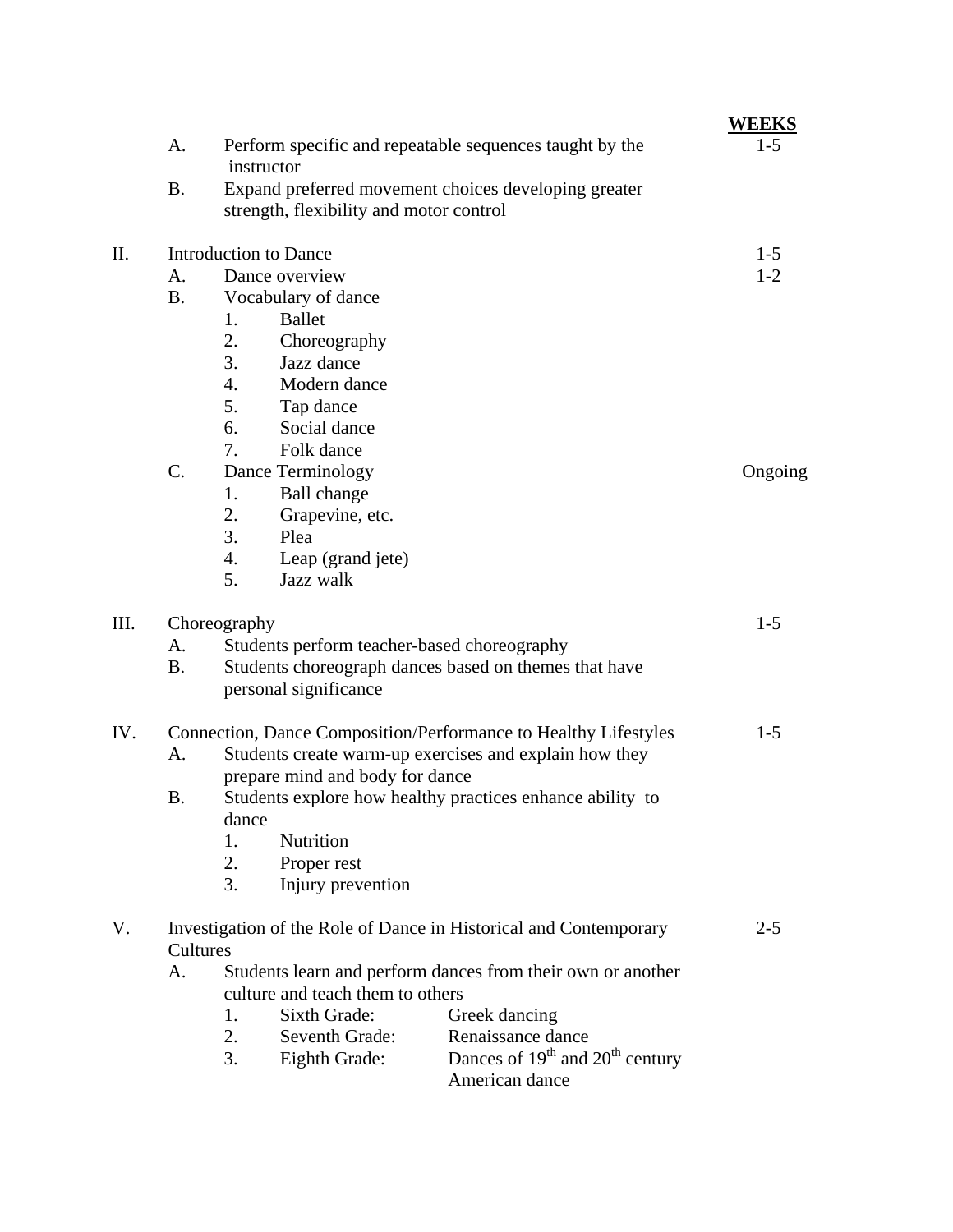VI. Dance Production/Performance (optional) 2-6

**WEEKS** (Ongoing)

**DATE OF CONTENT REVISION:** NEW

**DATE OF BOARD APPROVAL:** February 14, 2002

## **Addendum CALIFORNIA CONTENT STANDARDS FOR DANCE GRADES 6-8**

#### GRADE 6

## **1.0 ARTISTIC PERCEPTION Processing, Analyzing, and Responding to Sensory Information Through the Language and Skills Unique to Dance**

Students perceive and respond, using the elements of dance. They demonstrate movement skills, process sensory information, and describe movement, using the vocabulary of dance.

#### *Development of Motor Skills and Technical Expertise*

- 1.1 Demonstrate focus, physical control, coordination, and accurate reproduction in performing locomotor and axial movement.
- 1.2 Incorporate a variety of force/energy qualities into executing a full range of movements.

#### *Comprehension and Analysis of Dance Elements*

- 1.3 Identify and use force/energy variations when executing gesture and locomotor and axial movements.
- 1.4 Use the principles of contrast, unity, and variety in phrasing in dance studies and dances.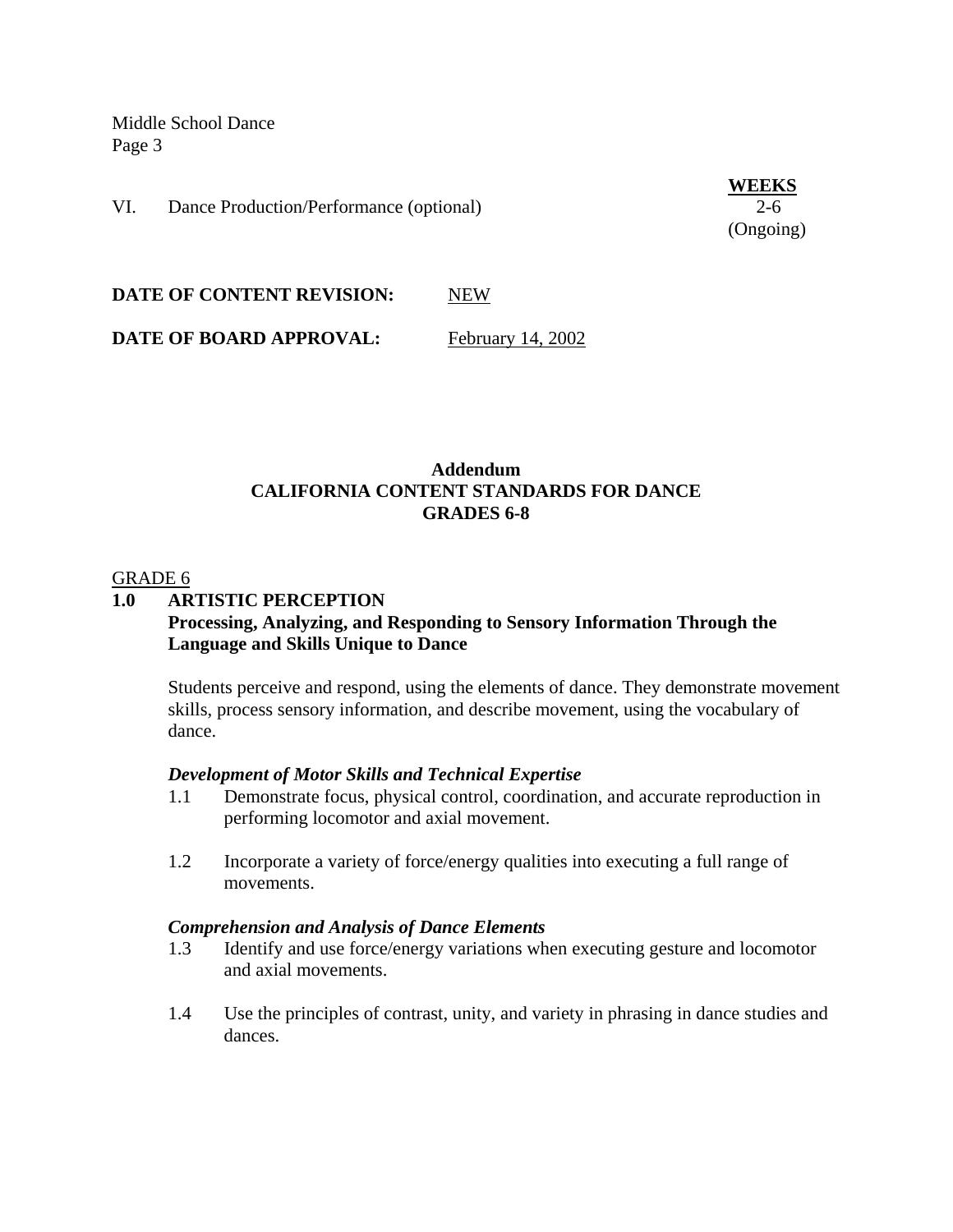#### *Development of Dance Vocabulary*

1.5 Describe and analyze movements observed and performed, using appropriate dance vocabulary.

# **2.0 CREATIVE EXPRESSION Creating, Performing, and Participating in Dance**

Students apply choreographic principles, processes, and skills to create and communicate meaning through the improvisation, composition, and performance of dance.

#### *Creation/Invention of Dance Movement*

- 2.1 Invent multiple possibilities to solve a given movement problem and develop the material into a short study.
- 2.2 Compare and demonstrate the difference between imitating movement and creating original material.

## *Application of Choreographic Principles and Processes to Creating Dance*

- 2.3 Describe and incorporate dance forms in dance studies.
- 2.4 Demonstrate the ability to coordinate movement with different musical rhythms and styles (e.g., ABA form, canon).
- 2.5 Use the elements of dance to create short studies that demonstrate the development of ideas and thematic material.

#### *Communication of Meaning in Dance Through Dance Performance*

- 2.6 Demonstrate an awareness of the body as an instrument of expression when rehearsing and performing.
- 2.7 Revise, memorize, and rehearse dance studies for the purpose of performing for others.

#### *Development of Partner and Group Skills*

2.8 Demonstrate an ability to cooperate and collaborate with a wide range of partners and groups (e.g., imitating, leading/following, mirroring, calling/responding, echoing, sequence building).

# **3.0 HISTORICAL AND CULTURAL CONTEXT Understanding the Historical Contributions and Cultural Dimensions of Dance**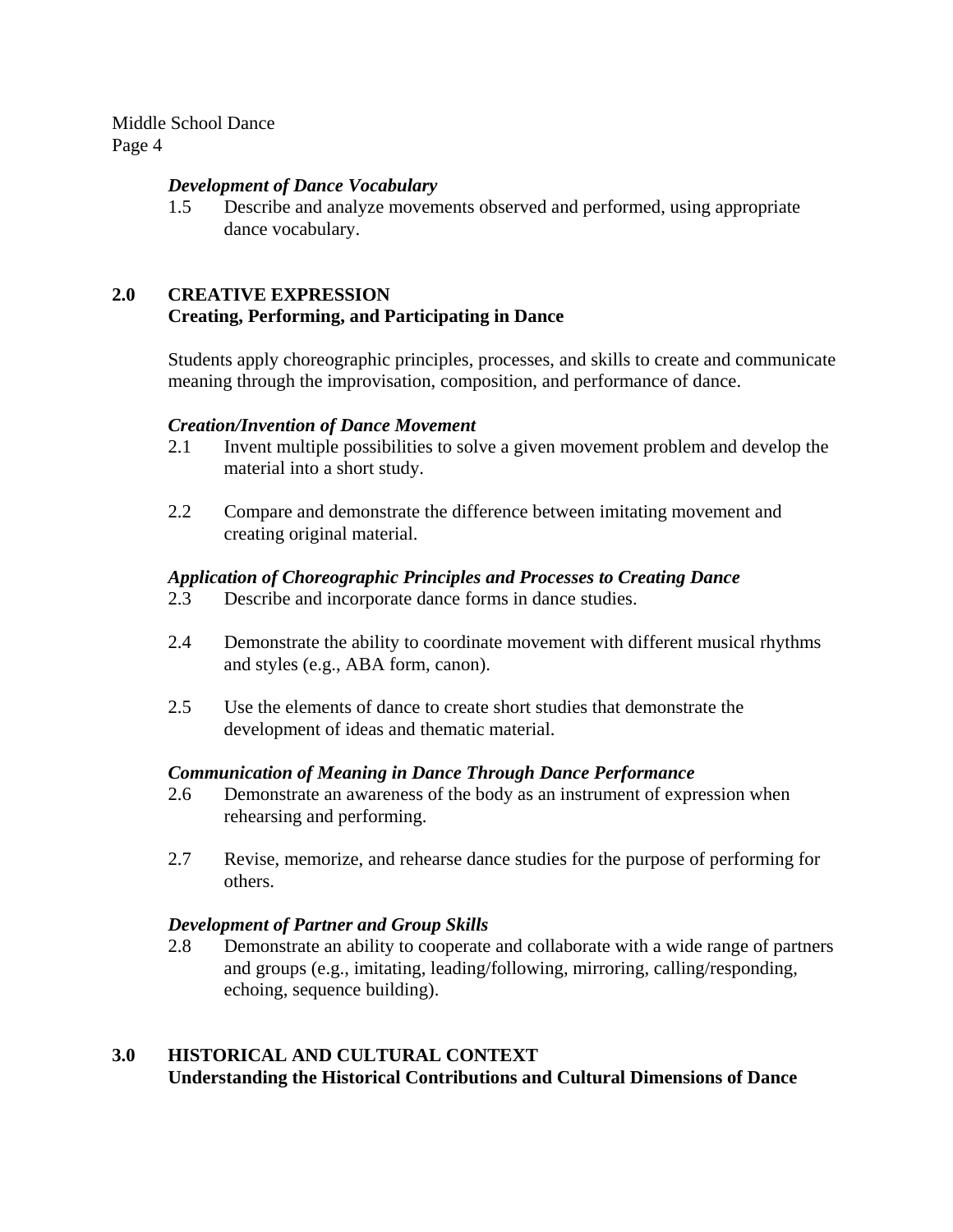> Students analyze the function and development of dance in past and present cultures throughout the world, noting human diversity as it relates to dance and dancers.

## *Development of Dance*

3.1 Compare and contrast features of dances already performed from different countries.

## *History and Function of Dance*

3.2 Explain the importance and function of dance in students' lives.

## *Diversity of Dance*

3.3 Explain the various ways people have experienced dance in their daily lives (e.g., Roman entertainments, Asian religious ceremonies, baby naming in Ghana, Latin American celebrations).

## **4.0 AESTHETIC VALUING**

# **Responding to, Analyzing, and Making Judgments About Works of Dance**

Students critically assess and derive meaning from works of dance, performance of dancers, and original works based on the elements of dance and aesthetic qualities.

#### *Description, Analysis, and Criticism of Dance*

- 4.1 Apply knowledge of the elements of dance and the craft of choreography to critiquing (spatial design, variety, contrast, clear structure).
- 4.2 Propose ways to revise choreography according to established assessment criteria.

#### *Meaning and Impact of Dance*

- 4.3 Discuss the experience of performing personal work for others.
- 4.4 Distinguish the differences between viewing live and recorded dance performances.

# **5.0 CONNECTIONS, RELATIONSHIPS, APPLICATIONS Connecting and Applying What Is Learned in Dance to Learning in Other Art Forms and Subject Areas and to Careers**

Students apply what they learn in dance to learning across subject areas. They develop competencies and creative skills in problem solving, communication, and management of time and resources that contribute to lifelong learning and career skills. They also learn about careers in and related to dance.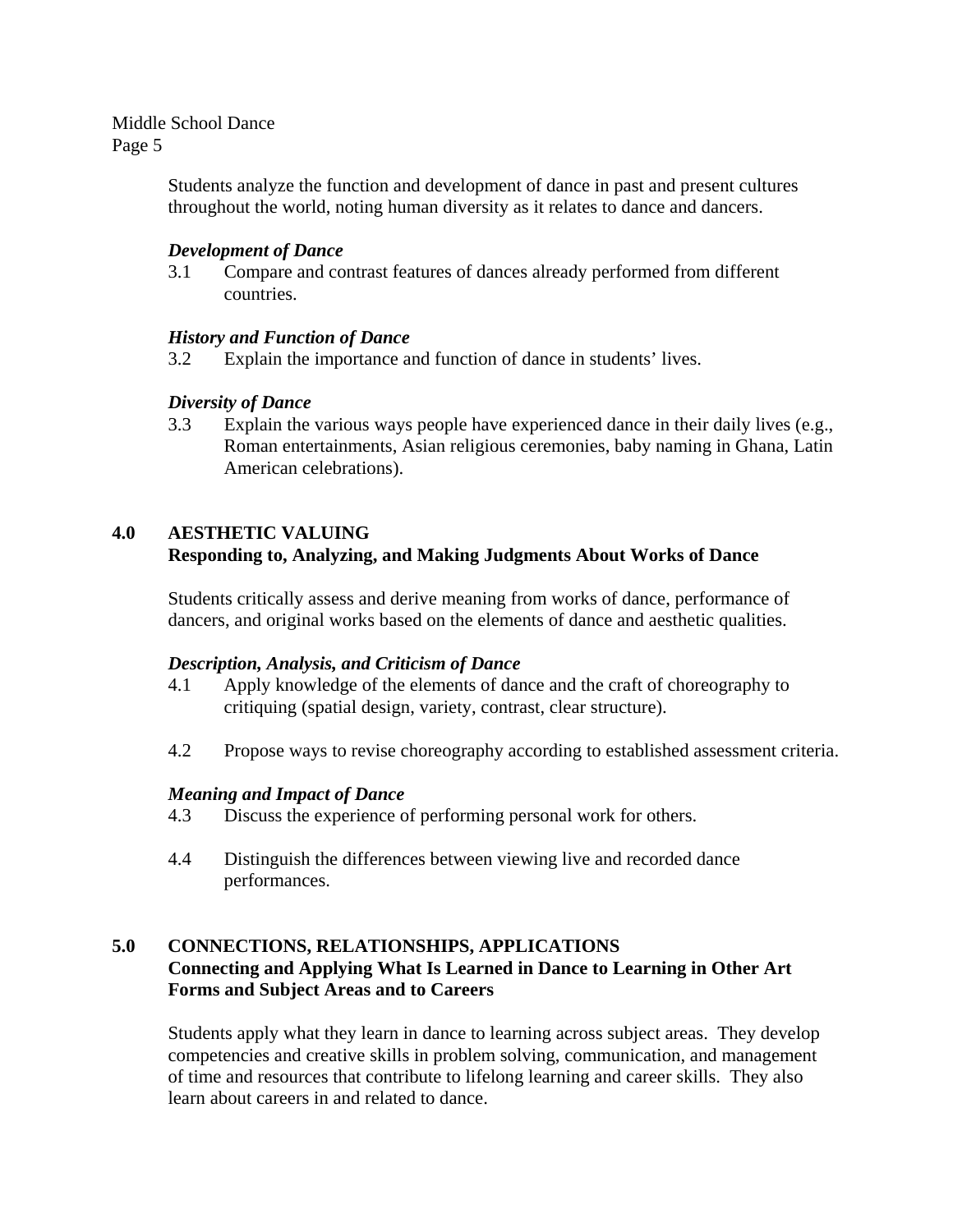# *Connections and Applications Across Disciplines*

- 5.1 Describe how other arts disciplines are integrated into dance performances (e.g., music, lighting, set design).
- 5.2 Describe the responsibilities a dancer has in maintaining health-related habits (e.g., balanced nutrition, regular exercise, adequate sleep).

# *Development of Life Skills and Career Competencies*

5.3 Identify careers in dance and dance-related fields (e.g., teacher, therapist, videographer, dance critic, choreographer, notator).

# GRADE 7

# **1.0 ARTISTIC PERCEPTION Processing, Analyzing, and Responding to Sensory Information Through the Language and Skills Unique to Dance**

Students perceive and respond, using the elements of dance. They demonstrate movement skills, process sensory information, and describe movement, using the vocabulary of dance.

## *Development of Motor Skills, Technical Expertise, and Dance Movements*

- 1.1 Demonstrate increased focus, physical control, coordination, skill, and accurate reproduction in performing locomotor and axial movement.
- 1.2 Demonstrate increased ability and skill to sustain longer and more complex movement sequences for expression in a variety of dance styles.
- 1.3 Demonstrate risk taking in generating bigger and stronger movements through space in rehearsal and performance.

# *Comprehension and Analysis of Dance Elements*

1.4 Identify and use a wider range of space, time, and force/energy to manipulate locomotor and axial movements.

# *Development of Dance Vocabulary*

1.5 Use appropriate dance vocabulary to describe everyday gestures and other movements observed in viewing live or recorded dance performances. (Descriptions may take the form of a drawing or video/computer documentation.)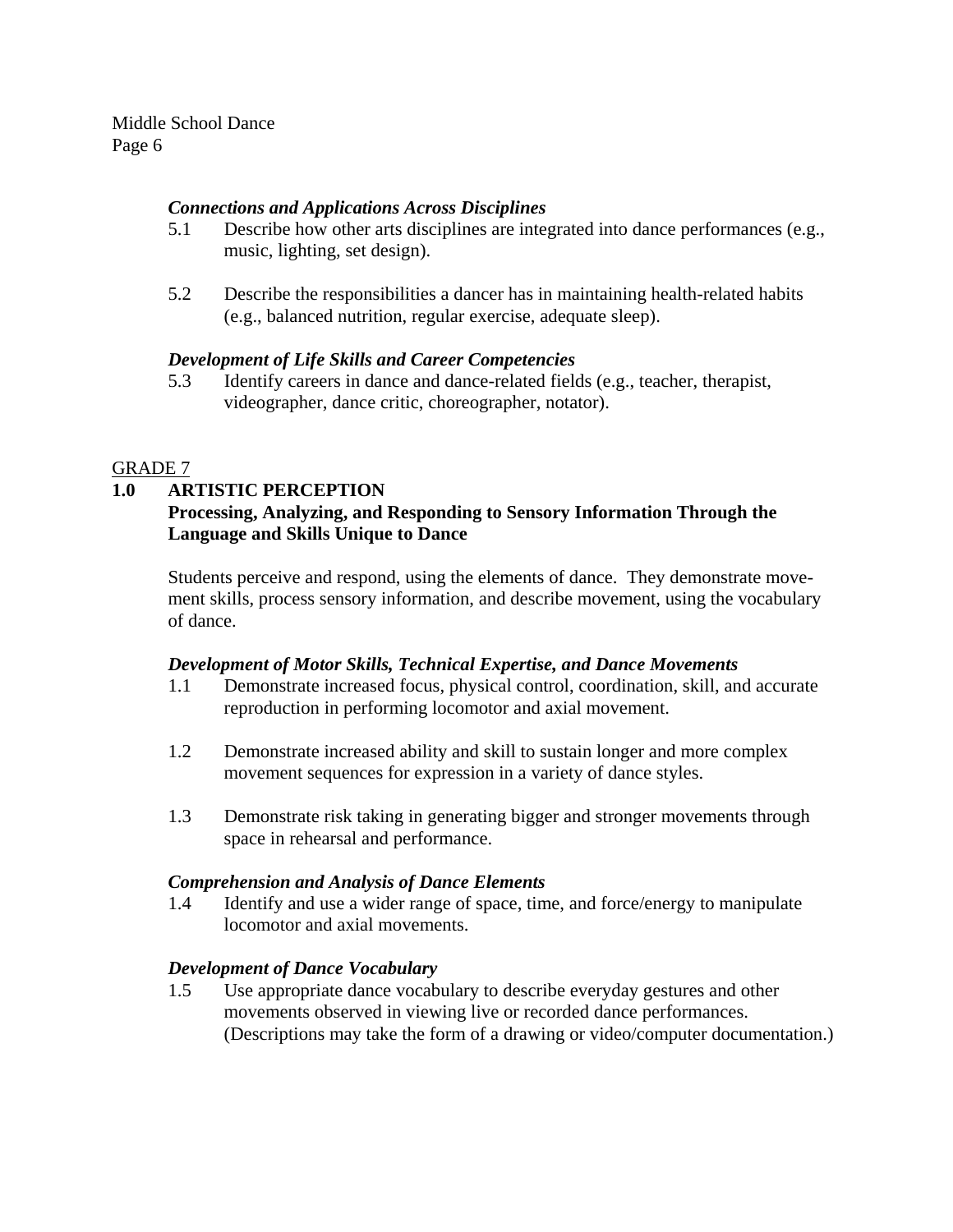# **2.0 CREATIVE EXPRESSION Creating, Performing, and Participating in Dance**

Students apply choreographic principles, processes, and skills to create and communicate meaning through the improvisation, composition, and performance of dance.

## *Creation/Invention of Dance Movement*

- 2.1 Create, memorize, and perform improvised movement sequences, dance studies, and choreography with dynamic range and fulfillment.
- 2.2 Demonstrate the ability to use personal discovery and invention through improvisation and choreography.

## *Application of Choreographic Principles and Processes to Creating Dance.*

- 2.3 Demonstrate the ability to use dance elements to develop dance phrases reflecting various musical rhythms, styles, and dynamics.
- 2.4 Demonstrate skill in using ideas and themes to develop simple dance forms (e.g., rondo, ABA form).

## *Communication of Meaning in Dance Through Dance Performance*

- 2.5 Demonstrate performance skill in the ability to interpret and communicate through dance.
- 2.6 Collaborate with others in preparing a dance presentation for an audience (short informal dance, lecture/demo, evening concert).

#### *Development of Partner and Group Skills*

2.7 Demonstrate increased originality in using partner or group relationships to define spatial floor patterns, shape designs, and entrances and exits.

# **3.0 HISTORICAL AND CULTURAL CONTEXT Understanding the Historical Contributions and Cultural Dimensions of Dance**

Students analyze the function and development of dance in past and present cultures throughout the world, noting human diversity as it relates to dance and dancers.

## *Development of Dance*

3.1 Identify and perform dances from countries studied in the history -social science curriculum.

## *History and Function of Dance*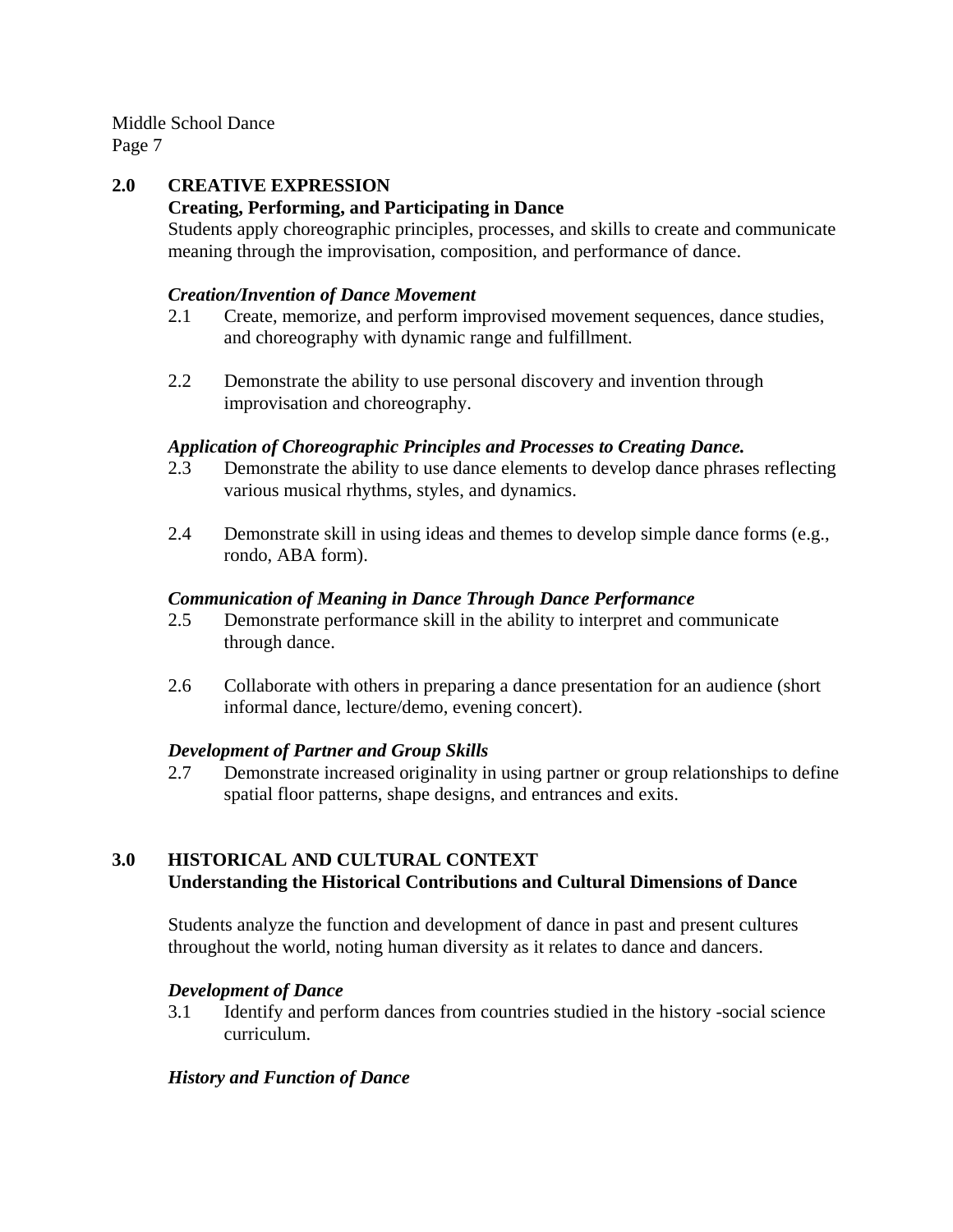3.2 Explain the function of dance in daily life during specific time periods and in countries being studied in history–social science (e.g., North African, Middle Eastern, and Central American dance in ceremonies, social events, traditional settings, and theatrical performances).

## *Diversity of Dance*

3.3 Explain how dance functions among people of different age groups, including their own.

# **4.0 AESTHETIC VALUING Responding to, Analyzing, and Making Judgments About Works of Dance**

Students critically assess and derive meaning from works of dance, performance of dancers, and original works based on the elements of dance and aesthetic qualities.

## *Description, Analysis, and Criticism of Dance*

- 4.1 Demonstrate understanding of the elements of dance and the craft of choreography when critiquing two kinds of dance (e.g., solo, duet).
- 4.2 Identify assessment criteria used for outstanding performances in different styles of dance (e.g., theatre, social, ceremonial).

## *Meaning and Impact of Dance*

- 4.3 Explain and analyze the impact of live or recorded music on dance performances. (Recorded music is consistent. Live music can be altered.)
- 4.4 Explain how different venues influence the experience and impact of dancing (e.g., a studio setting, traditional stage, theater in the round).

# **5.0 CONNECTIONS, RELATIONSHIPS, APPLICATIONS Connecting and Applying What Is Learned in Dance to Learning in Other Art Forms and Subject Areas and to Careers**

Students apply what they learn in dance to learning across subject areas. They develop competencies and creative skills in problem solving, communication, and management of time and resources that contribute to lifelong learning and career skills. They also learn about careers in and related to dance.

## *Connections and Applications Across Disciplines*

5.1 Identify and use different sources to generate ideas for dance compositions (e.g., poetry, photographs, political/social issues).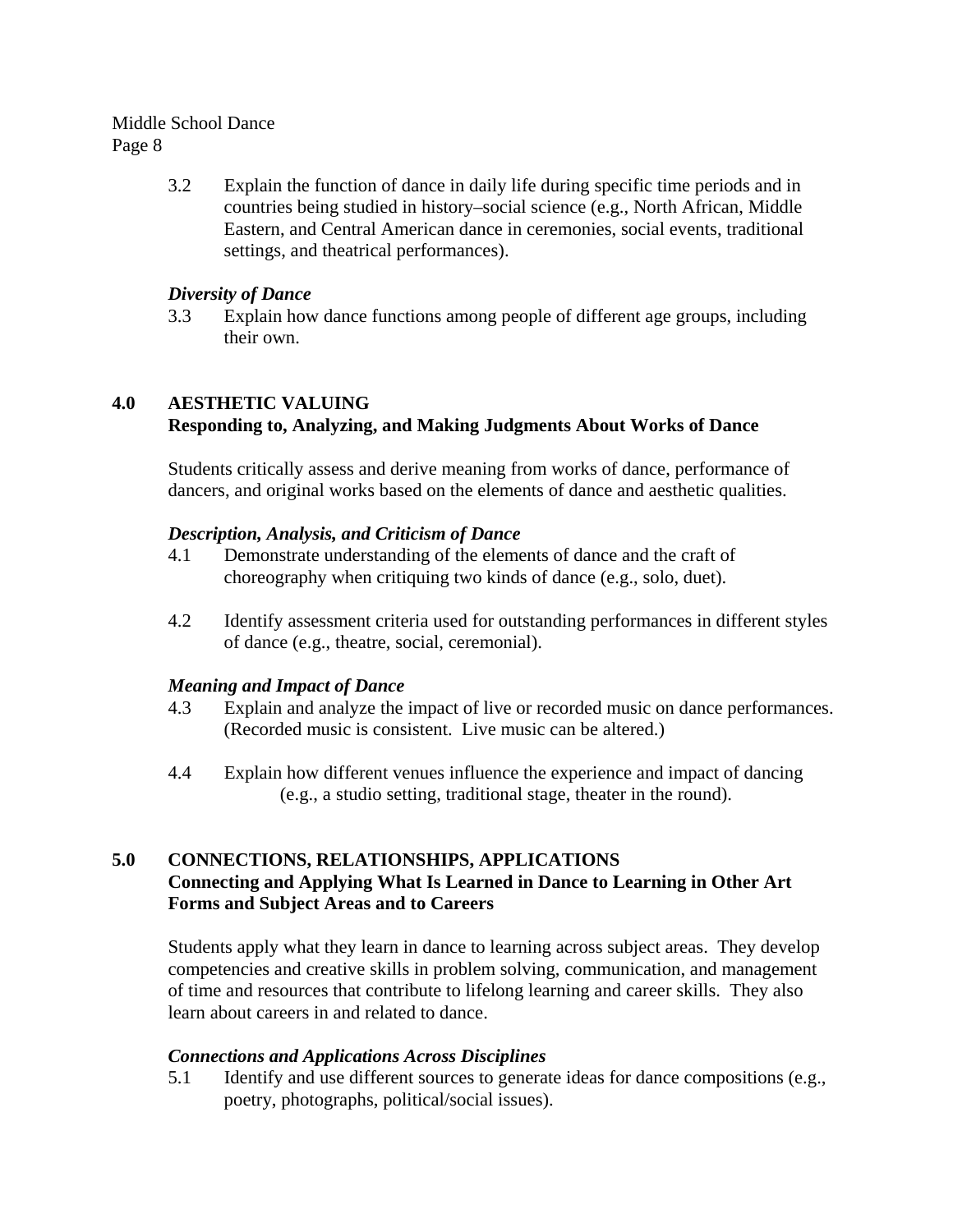5.2 Describe how dancing builds physical and emotional well-being (e.g., positive body imaging, physical goals, creative goals, focus/concentration).

# *Development of Life Skills and Career Competencies*

- 5.3 Appraise how time management, listening, problem-solving, and teamwork skills used with other dancers in composing and rehearsing a dance can be applied to other group activities.
- 5.4 Research and compare careers in dance and dance-related fields.

# GRADE 8

# **1.0 ARTISTIC PERCEPTION**

# **Processing, Analyzing, and Responding to Sensory Information Through the Language and Skills Unique to Dance**

Students perceive and respond, using the elements of dance. They demonstrate movement skills, process sensory information, and describe movement, using the vocabulary of dance.

## *Development of Motor Skills, Technical Expertise, and Dance Movements*

- 1.1 Demonstrate increased ability and skill to apply the elements of space, time, and force/energy in producing a wide range of dance sequences.
- 1.2 Demonstrate capacity for centering/shifting body weight and tension/release in performing movement for artistic intent.
- 1.3 Demonstrate greater technical control in generating bigger and stronger movements through space in rehearsal and performance.

## *Comprehension and Analysis of Dance Elements*

1.4 Analyze gestures and movements viewed in live or recorded professional dance performances and apply that knowledge to dance activities.

## *Development of Dance Vocabulary*

1.5 Identify and analyze the variety of ways in which a dancer can move, using space, time, and force/energy vocabulary.

# **2.0 CREATIVE EXPRESSION Creating, Performing, and Participating in Dance**

Students apply choreographic principles, processes, and skills to create and communicate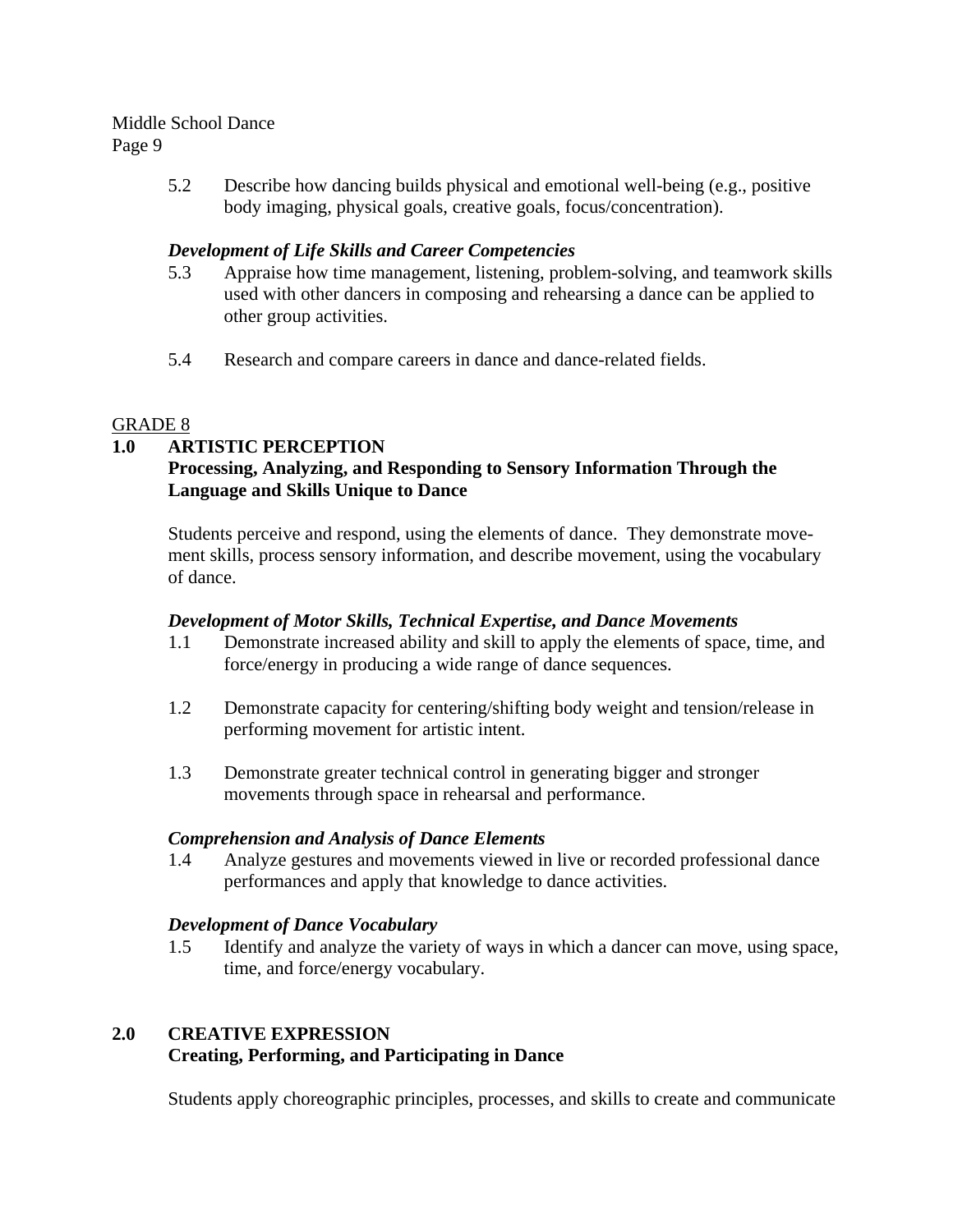> meaning through the improvisation, composition, and performance of dance. *Creation/Invention of Dance Movement*

- 2.1 Create, memorize, and perform dance studies, demonstrating technical expertise and artistic expression.
- 2.2 Expand and refine a personal repertoire of dance movement vocabulary.

## *Application of Choreographic Principles and Processes to Creating Dance*

- 2.3 Apply basic music elements to the making and performance of dances (e.g., rhythm, meter, accents).
- 2.4 Record personal movement patterns and phrases, using a variety of methods (e.g., drawings, graphs, words).

#### *Communication of Meaning Through Dance Performance*

- 2.5 Demonstrate performance skill in the ability to project energy and express ideas through dance.
- 2.6 Demonstrate the use of personal images as motivation for individual and group dance performances.

#### *Development of Partner and Group Skills*

2.7 Demonstrate originality in using partner or group relationships to define spatial patterns and the use of overall performing space.

## **3.0 HISTORICAL AND CULTURAL CONTEXT Understanding the Historical Contributions and Cultural Dimensions of Dance**

Students analyze the function and development of dance in past and present cultures throughout the world, noting human diversity as it relates to dance and dancers.

#### *Development of Dance*

3.1 Compare and contrast specific kinds of dances (e.g.,work, courtship, ritual, entertainment) that have been performed.

## *History and Function of Dance*

3.2 Explain the variety of roles dance plays among different socioeconomic groups in selected countries (e.g., royalty and peasants).